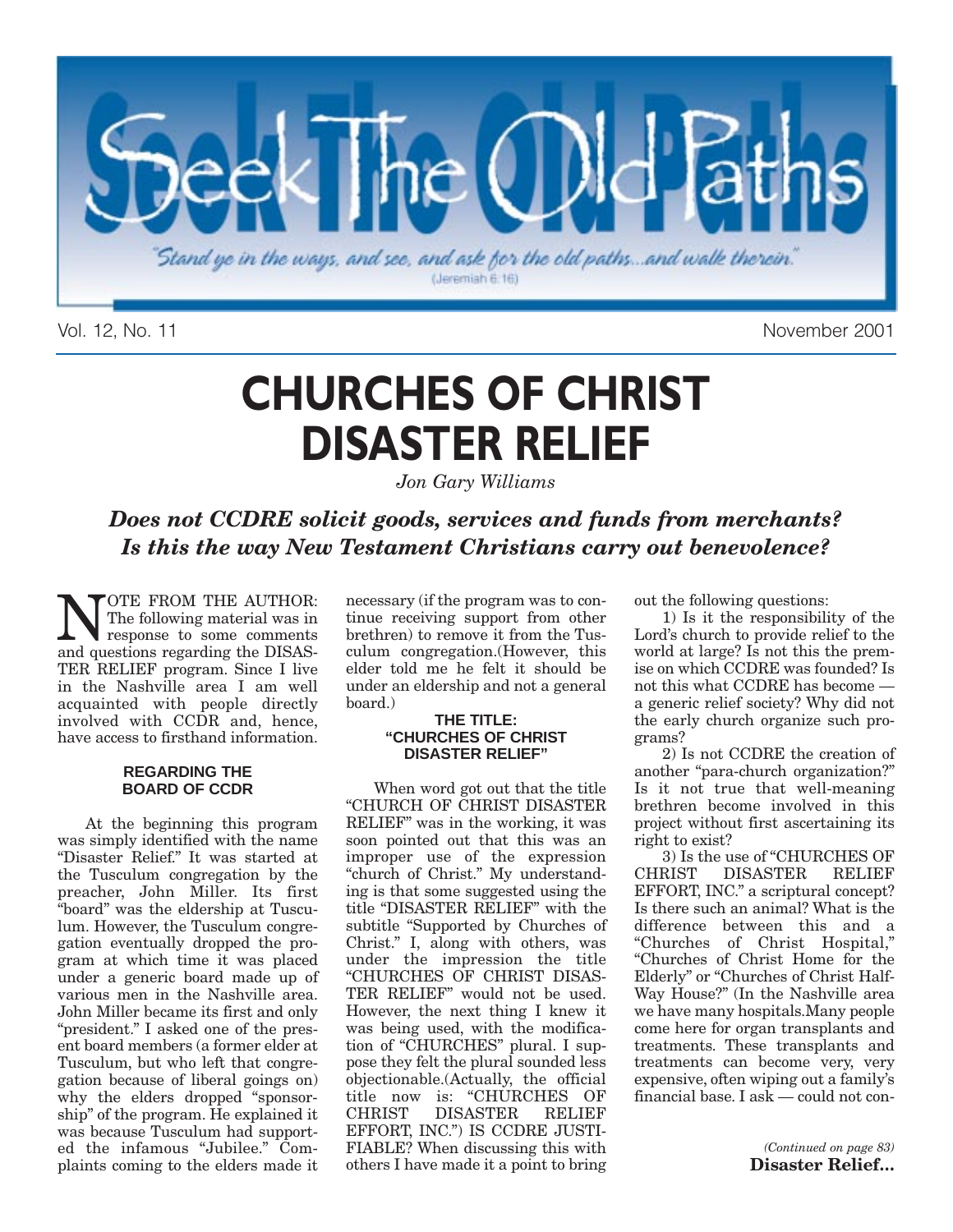

**THE DIVIDED ASSEMBLY**

The practice of dividing into two or more groups during the worship service is not a new thing to the Lord's church. It has been practiced for at least twenty five years to my first-hand knowledge, and probably much longer in some places. While this article will not cover every situation where such is practiced, we will look at 1) two specific examples of the divided assembly, 2) why the divided assembly is wrong in general, and 3) what is wrong with the two specific examples.

#### **TWO SPECIFIC EXAMPLES**

**Accommodating children.** Many people practice the divided assembly by taking the small children out of the worship time and providing a different program for them during that worship time. This is done for differing age groups and to various degrees, and it is called different things, Children's Bible Hour, Youth Worship, Children's Church, etc. Some congregations might provide an alternative activity for their small children during all of the worship assembly. Other congregations might simply send the children out just before the sermon and deliver them a lesson they feel is more appropriate to their age and level of understanding.

There was a time in my life when I condemned the practice of taking the children out for the whole assembly, but rationalized that if a congregation sent the children out only during its sermon, it was at least having a general assembly up until the time the children went out, so it was not doing wrong. I have since come to believe that even sending the children out just for the sermon is wrong, and to regret of my tolerance of this wrong in the past.

**Accommodating different worship styles.** In more recent years, those who want to change the worship style of the Lord's church to something they view as more "contemporary" and less "traditional" and yet finding some in their midst who feel uncomfortable with these changes have offered two worship assemblies, one traditional, the other contemporary.

**Why the divided assembly is wrong.** God demands a general assembly of the saints in a congregation. A list of verses written to the Corinthian church will suffice to prove this to any honest man. 1 Cor 11:18, *"For first of all, when ye come together in the church , I hear that there be divisions among you; and I partly believe it."* 1 Cor. 11:20, *"When ye come together therefore into one place, this is not to eat the Lord's supper."* 1 Cor. 11:33, *"Wherefore, my brethren, when ye come together to eat, tarry one for another."* 1 Cor. 11:34, *"And if any man hunger, let him eat at home; that ye come not together unto condemnation. And the rest will I set in order when I come."* 1 Cor. 14:23, *"If therefore the whole church be come together into one place, and all speak with tongues, and there come in those that are unlearned, or unbelievers, will they not say that ye are mad?"* 1 Cor. 14:26, *"How is it then, brethren? when ye come together, everyone of you hath a psalm, hath a doctrine, hath a tongue, hath a revelation, hath an interpretation. Let all things be done unto edifying."*

God demands a coming together. It is in this setting of coming together that we partake of the Lord's supper, preach the doctrine of Christ, etc. Dividing the assembly is wrong because it denies the biblical imperative to come together. Coming together does not mean we cannot divide for Bible classes or other activities. But we must have a general assembly for the purpose of worship, where all in the congregation come together. This makes the practice of the divided assembly wrong.

#### **WHY "YOUTH WORSHIP" IS WRONG**

The specific objections to this practice may be more numerous than we care to name in this brief article, but notice at least the following concerns:

**Adult Christians who lead in youth worship are forsaking the assembling of ourselves together.** It is not just the small children who miss the assembly. We don't send the young children out to take care of themselves. Where is the Biblical authorization for some members to miss our general assembly to provide an alternative program for the children? This is a violation of Hebrews 10:25.

**Youth worship deprives the children of things they need to learn.** Ephesians 6:4, *"And, ye fathers, provoke not your children to wrath: but bring them up in the nurture and admonition of the Lord."* Parents who want to bring their children up in the nurture and the admonition of the Lord (Eph 6:4) should want their children in worship services from the earliest possible age to learn.

Each child needs to learn the discipline of sitting still, of concentration, of having an attention span longer than a 30 second commercial. When they are adults, they need to know these things in order to pray, listen to a sermon, etc. This means they must learn them as children.

Each child needs to learn what true worship is. True worship is not watching a puppet show. True worship is not playing musical chairs or "duck, duck, goose." Since children learn by observation as much as by instruction, why would we want them to miss what they can learn from observing adults in worship?

Each child needs to learn what true, good, sound preaching is. They will not learn this so long as we seek to entertain them in a setting alternative to the worship.

**Youth worship may encourage attitudes in children which are detrimental to the soundness of the church.** Is it any wonder that today's generation wants to be entertained during their worship services? If we raise and train children using entertainment, if we separate them out from the assembly and give them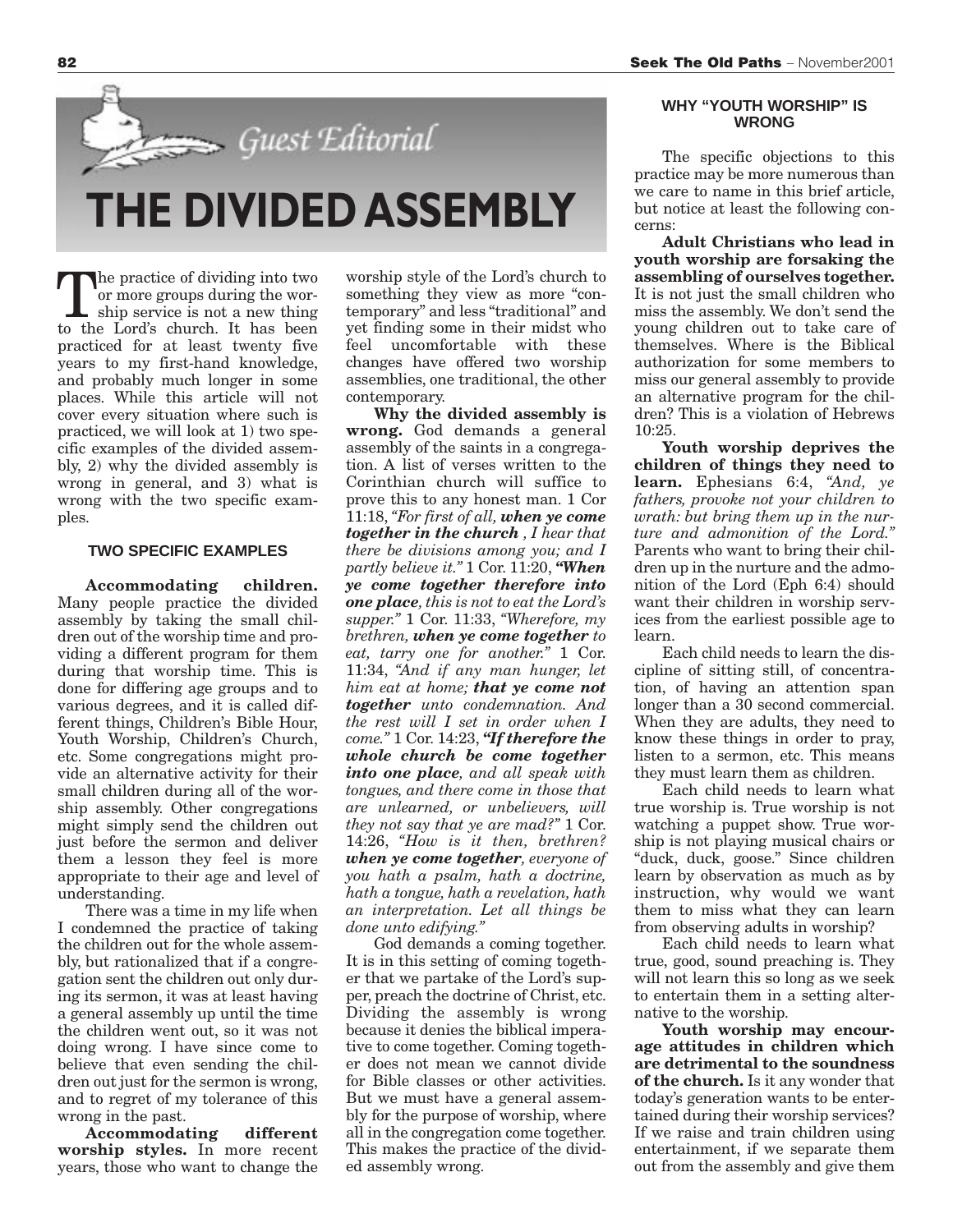something "more fun" until they are almost young adults, is it any surprise they find a "traditional" worship service boring? Can I prove that youth worship is the cause of the entertainment craze that is sweeping the Lord's church? No, I cannot prove it is the sole cause. But can we not see the obvious truth that providing entertainment instead of contemplative devotion for the first years of their life is failing to bring them up in the nurture and admonition of the Lord? If you give a child youth worship to keep him entertained instead of teaching him true worship, if you allow Vacation Bible Schools to be primarily shouting, raucous, noise with a sporting-event atmosphere, and if you send him to Youth Rallies, many of which are primarily entertainment – skits, parties, and concerts, why would parents and elders be shocked when he doesn't want to worship decently and in order (1 Cor 14:40) as an adult?

#### **WHY DIVIDING THE ASSEMBLY FOR "TRADITIONAL" AND "CONTEMPORARY" WORSHIP SERVICES IS WRONG**

Of course, dividing our worship assembly for different worship styles also denies the need for a general assembly during which the whole congregation comes together. Since the Bible commands such an assembly, any practice that denies the need for a general assembly is sinful. But there are also other reasons that dividing to accommodate different worship styles is sinful.

Much of what is called "contemporary" worship is itself sinful. Many of the modern innovations are not simply matters of opinion, expediency or judgment. Some of the things which go under the guise of "contemporary" worship are wrong. For example:

Special singing groups (solos, quartets, choirs, etc.) are wrong because they do not fulfill the Biblical obligation to sing to one another (Col. 3:16; Eph. 5:19).

Drama. The word of God is to be preached (2 Tim. 4:2). We have no authorization to act it out as a skit or a play. This type of sensationalism is the natural outgrowth of members wanting to be entertained and preachers wanting to be applauded, but it is not biblical.

Hand-clapping. If hand-clapping is done as applause, it is the wrong tone and atmosphere for the formality of a worship service. Worship is not a sporting event. Not only are we commanded to do all things decently and in order (1 Cor. 14:40), we are to retain an attitude of fearful respect for what we are doing and who we are worshiping (Eccl. 5:1-2). Turning the worship service into a sporting event or developing a carnival atmosphere does not demonstrate such respect. Applause shows praise to men as they perform certain acts, solos, etc., if we want to show respect to God and to the proper exercise of worship, let's stick to the biblically authorized "Amen" (1 Cor. 14:16). On the other hand, if hand-clapping is done in time to music, to show the beat or the rhythm of the song, then it constitutes music. However, it is a type of music with no more authority than a piano or a guitar and therefore it is sin (Col. 3:16-17).

These types of things and more are being practiced as "contemporary" worship. These are sinful. They should not be practiced at all, much less having a separate assembly for those who want to practice such things.

#### **DIVIDING OVER WORSHIP STYLES IS SINFUL DIVISION**

1 Cor. 1:10, *"Now I beseech you, brethren, by the name of our Lord Jesus Christ, that ye all speak the same thing, and that there be no divisions among you; but that ye be perfectly joined together in the same mind and in the same judgment."* Are we to believe that Paul desired the Corinthians to have unity of doctrine, but not be able to come together to worship? If the difference in worship styles are matters of doctrine, we should be able to agree on what to do. If the difference in worship styles are simply differences of preferences, can we not put aside our preferences for the sake of unity? In light of God's command that a congregation come together for worship, the solution of having two separate services is simply not acceptable.

#### **CONCLUDING THOUGHT**

The divided assembly denies the

need for a general assembly. It is man's substitution of his own idea instead of following God's plan. Since God's plan clearly requires a general assembly, anything which denies the need for such is wrong and sinful.

> *1495 E Empire Ave. Benton Harbor, MI 49022*

#### **Disaster Relief…**

*(Continued from page 81)*

gregations organize a "CHURCHES OF CHRIST MEDICAL DISASTER RELIEF" and provide housing and funds to help needy families? I proposed this to a supporter of CCDRE. He rejected it as unscriptural. I asked him to explain the difference between this and CCDRE. No response as yet.)

4) Has CCDRE not become a community-wide project? Has it not become a co-operative effort with people of various religions seeking to offer assistance?

5) Does not CCDRE solicit goods, services and funds from merchants? Is this the way New Testament Christians carry out benevolence?

6) Will CCDRE accept financial aid from anyone who will contribute? (I am well acquainted with a brother who witnessed a check from Anheuser-Busch being counted in CCDRE revenues.)

7) Is it scriptural for CCDRE to pay a preacher to do "follow-up" work? What is the difference between this and the Missionary Society? (One of the board members confirmed to me that this is a part of CCDRE's program. He said he objected to it but was overruled.)

These are my thoughts. I believe I have taken a sensible approach to the matter.

**EDITOR'S NOTE:** Brother Terry Joe Kee spoke about this group and others of like kind at the "Seek The Old Paths" Lectureship in 2000. There are several such organizations that usurp the work of the church and are diverting the hearts of many away from the Truth. Ephesians 3:21 says, *"Unto him be glory in the church by Christ Jesus throughout all ages, world without end. Amen."*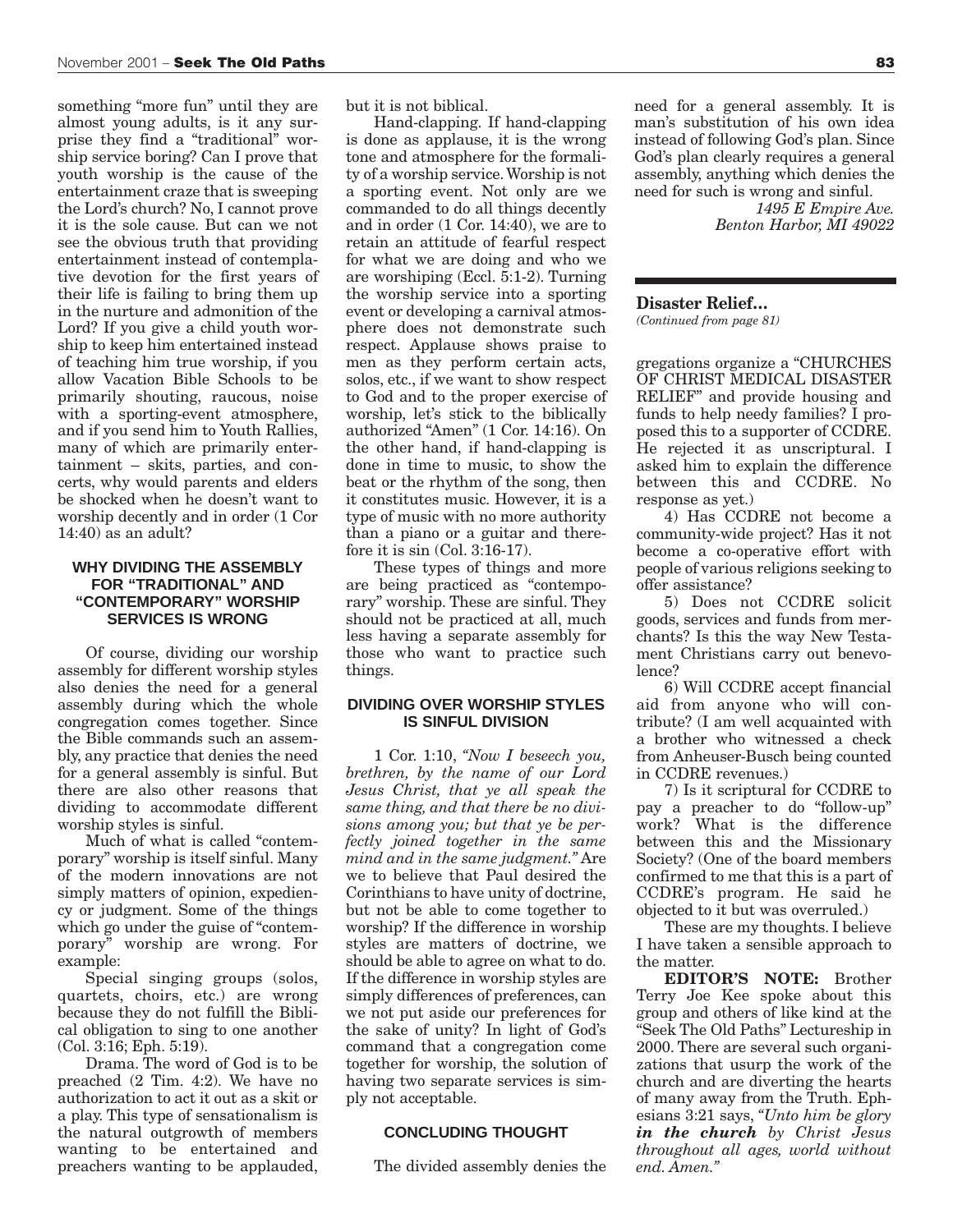### **"AM I BECOME YOUR ENEMY?"**

The book of Galatians, written to the churches of Galatia, argues that deliverance from the law of Moses means freedom in Christ Jesus. Some differences of opinion exist as to the time the Galatian epistle was written and from where. The book was apparently penned in Corinth or possibly in Antioch, near the middle of the first century [c.a 40-56]. In Galatians 4:1-16, a number of significant items are discussed by the apostle Paul. Among them are: 1) bondage under the law, 2) redemption from the law, 3) sonship, 4) freedom in Christ, and 5) the devotion of the Galatian Christians to Paul. In verse 16 the apostle issues an interrogative: *"So then am I become your enemy by telling you the truth?"*

#### **APOSTOLIC ENEMIES**

Like Christ, Paul was falsely accused, but the apostle was not given to falsehood or the misrepresentation of truth; no one had more respect for truth than he, and he always spoke it in love (Eph. 4:15). It was Paul himself who called attention to the fact that in a given instance Peter was not "walking uprightly according to truth" (Gal. 2:14). No "right thinking" person seeks or thrives on making enemies, but sometimes it happens. Paul had made some enemies in the Galatian area, but such was certainly not his desire or intent. He had handled himself admirably among them, but there were some who not only dis-

#### *Noah A. Hackworth*

puted the teaching of the apostle, they waged an attack on his person and upon his apostolic credentials. There are those who simply cannot handle truth. The Sadducees, for example, became "sorely troubled (i.e., they got all worked up and became indignant) because the apostles, Peter and John, proclaimed in Jesus the resurrection from the dead. When we uphold the right and oppose the wrong, we often find ourselves in the camp of the unfriendly. Truth Makes Enemies!

Christians sometimes make enemies because they live and teach the truth. More correctly stated: people often become the enemies of those who consistently live and teach the truth. Consider some of the areas where this is true. First, in the area of putting the Lord first (Matt. 6:33). The fact that one may miss, because of uncontrollable things, the regular assembly on Lord's Day does not admit of doubt. Such things can happen, but there are times when members of the church become careless and/or indifferent, and unnecessarily miss the established Lord's Day worship in order to carry out some plan they have made. They apparently feel completely justified in missing the Sunday morning assembly under the persuasion that they can attend Sunday night. This is unwise, foolish and wrong, and it ought not be done. It is a sad commentary on one's "spiritual strength," and could cost more than one could "pay" at the judgment.

Both men and women are

required by the Lord to be modest (I Tim. 2:9). Modesty has never been required only of women. Brothers who circulate in public with "pot bellies" and "hairy chests" exposed, will have trouble convincing anyone they are "godly." So will the brother who may be "lean" and "desirable." A sister in Christ who thinks "short shorts" and bathing suits are acceptable attire in public, will, on a "godliness scale," of 1 to 10 register less than 1. What a pity!

Paul instructs the Thessalonian brethren to "withdraw themselves from every brother who walks disorderly" (2 Thess. 3:6). Withdraw is from *stello* and means "to draw back" (Nestle). Peter had eaten with the Gentiles, which was permissible (cf. Acts 10-11), but when his Jewish brethren came he "drew back" (Gal. 2:12). "Here (2 Thess. 3:6) it is withdrawal from brethren who are out of step" (Rienecker).

#### **CONCLUSION**

Only a few areas where enemies are made have been discussed, but this is sufficient to establish the truth of the proposition. None of us need or want enemies, but if we do what the Lord bids us do, if we preach and practice the truth, there will be people who will disagree with us, resent us, and often alienate themselves from us. But the truth must continue. So, in the words of Paul, "Am I (we) become your enemy."

# **A LOVE FOR THE TRUTH**

The most compelling need of our<br>day is a love for the truth.<br>Unfortunately there is a defi-<br>ciancy in this regard that is woofully day is a love for the truth. ciency in this regard that is woefully lacking. Note the following illustration. As a boy my father, grandfather, brothers, and I would go to Bentley's Barbershop in Hartselle, AL to get a haircut. My grandfather, J. F. Dean, was an elder in the church, and was

#### *Bob Spurlin*

recognized as a walking Bible. Occasionally at the barbershop a question would be raised about the Bible or some Bible related subject. My grandfather would reply "the Bible says so and so," and then would quote the scripture in question. My memory is clear, although more than four decades have passed, yet that place of business reverberated with a

resounding silence. The passion of his response was so thorough, so complete, that it left those present stunned. The presentation of truth silenced the would be querist, and convicted the hearts of those present. Beloved, there was a day when men and women would shudder at the truth and/or tremble at the spoken word (Heb. 4:12; Acts 24:25). Would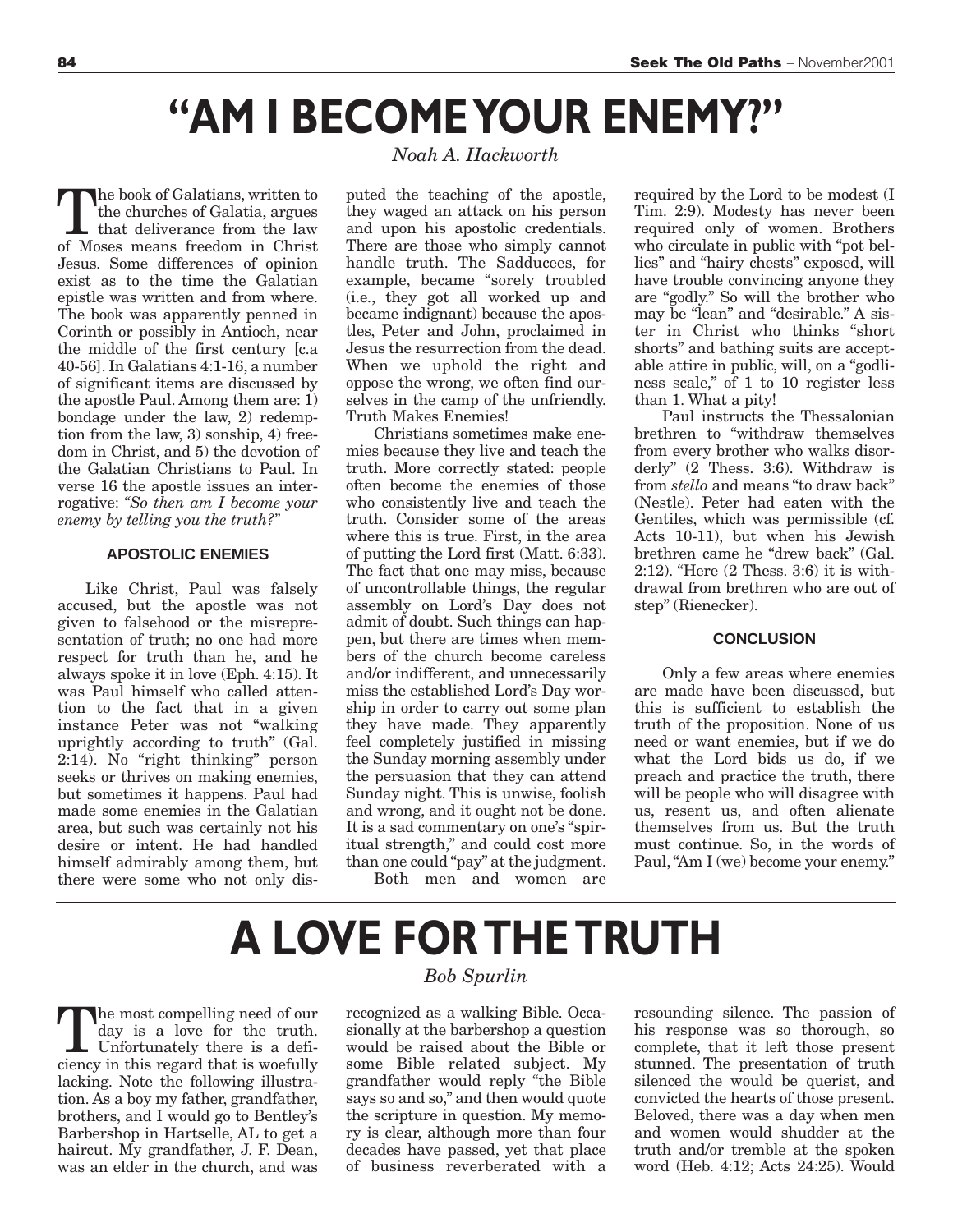to God those days would return.

How do we show our love for the truth? Initially, we should love hearing the truth or Gospel proclaimed (Eph. 4:15; Acts 2:41). I've noticed over the last ten to fifteen years a lack of appreciation for the truth and the majesty of God's written word. One brother told a Gospel preacher that he should watch what he said because there were sectarian people in the audience. One even remarked that he should not speak on religious error due to certain people being present.

How would Peter or Paul preach today? Would they simply slap people on the back, shake their hands, and then declare some philosophical jargon? Most Bible students know better. If we truly love the truth then joy will soar in our hearts as the spoken word is preached and taught. A love of the truth will cause us to crave and hunger for it like a fine meal (Matt. 5:6). Solomon said, *"Buy the truth and sell it not..."* (Prov. 23:23). The truth should be the single pursuit of us all and no price is too high to secure it (Matt. 13:45-46). A love for the truth will cause us to be submissive to it (James 4:7-8; Matt.7:21). Jesus with great clarity, said, *"If ye love me, ye will keep my commandments"* (John 14:15).

A love for the truth will also cause one to live it to the uttermost. There can be no greater challenge to our love of the truth than living it daily. Paul said, *"For me to live is Christ, but to die is gain..."* (Phil. 1:21). Jesus was the personification of truth and truly exemplified how we should conduct our lives. Luke writes his treatise to Theophilus and said, *"...concerning all that Jesus began both to do and to teach"* (Acts 1:1). Note the perfect harmony in our Lord's life; he both lived what he taught and taught what he lived. The sheer complimenting of our religion with how we live is a necessary prerequisite if we love the truth. Paul said,*"Only let your conversation* (manner of life ASV) *be worthy of the gospel of Christ"* (Phil. 1:27).

Friend, a lover of the truth is not only the purpose of our being, but faithfully adhering to the truth (John 8:32) will be rewarded with everlasting life.

*211 Glenwood Dr. Hartselle, AL 35640*

### **WHY PREACHERS SHOULD USE A LOT OF SCRIPTURE**

**C** casionally the complaint is<br>too many Scriptures in his ser-<br>mon This may be a polita way of sayheard that the preacher uses too many Scriptures in his sermon. This may be a polite way of saying the man is not much of a public speaker. Merely reading verses from the Bible and stringing them together with no obvious arrangement makes for a poor discourse on spiritual matters. On the other hand, it may be that some in the audience are not very spiritually minded. To them, two dozen Scriptures might be hard to endure in a thirty minute lesson. Their idea of a good sermon might be twenty minutes of political commentary, poems or flowery speech designed to make people feel good about themselves.

Jesus commanded the apostles to preach the Gospel to every creature (Mark 16:15,16). He also taught them to teach the disciples to do what they had been taught (Matt. 28:19,20). Clearly, this means every Christian should be involved in preaching the Gospel in one way or another. Gospel preaching is also an act of worship which the church engages in on the first day of the week (Acts 20:7). Preaching the Word pleases God since it is part of his plan for saving mankind from sin (1 Cor. 1:21).

Jesus clearly specified what he wanted proclaimed. It is the Gospel of Christ. It is not to be the opinions of man or speculations about religious matters. Paul reminded the church, *"For we preach not ourselves, but Christ Jesus the Lord; and ourselves your servants for Jesus' sake"* (2 Cor 4:5). Preaching the Gospel means preaching Jesus Christ (Acts 5:42).

When a preacher prepares his sermon, of what should it consist? Obviously, it should contain God's Word since the Scriptures testify of Jesus (John 5:39). Faith is developed by hearing the Word of God (Rom. 10:17). If a person lacks faith, he cannot please God (Heb. 11:6). Must a lesson contain only Scriptures? No, this would be taking an extreme position. To communicate the saving message of faith means explaining it so the audience can understand and correctly apply it. At times this may mean giving the precise meaning of words as they are used in the Bible. Certain words in English have a broader meaning than the original Greek words. Some words actually convey un-Biblical concepts. One example is the word baptize. The Greek word means to immerse yet to many, baptize also conveys the idea of sprinkling or pouring a little water on a person.

A preacher's sermon should contain only the Truth of God's Word never a corrupted form of the Gospel (Gal. 1:6-9). Paul expressed his concern that the Christians of Galatia were accepting a perverted message. Believing a lie does not make it the truth. Obeying a false Gospel cannot save a person. On the contrary, obeying any doctrine other than the pure Gospel will condemn souls to hell. This is why it is imperative that preachers make sure they are preaching "the truth, the whole truth, and nothing but the truth."

Since preachers are fallible men, they will make mistakes from time to time. They may accidentally misquote a verse of Scripture. In their study they also may come to an incorrect conclusion regarding some passage. Preachers who want to please God will admit and correct their mistakes when they are discovered. Unfortunately, some preachers want to please men more than God (Gal. 1:10).

If you value your soul, you should always check out what a preacher is teaching to see if he is preaching only the Gospel of Christ or if he has added his own opinions and doctrines.

> *Douglas Hoff 1019 E. Gordon Avenue Effingham, IL 62401*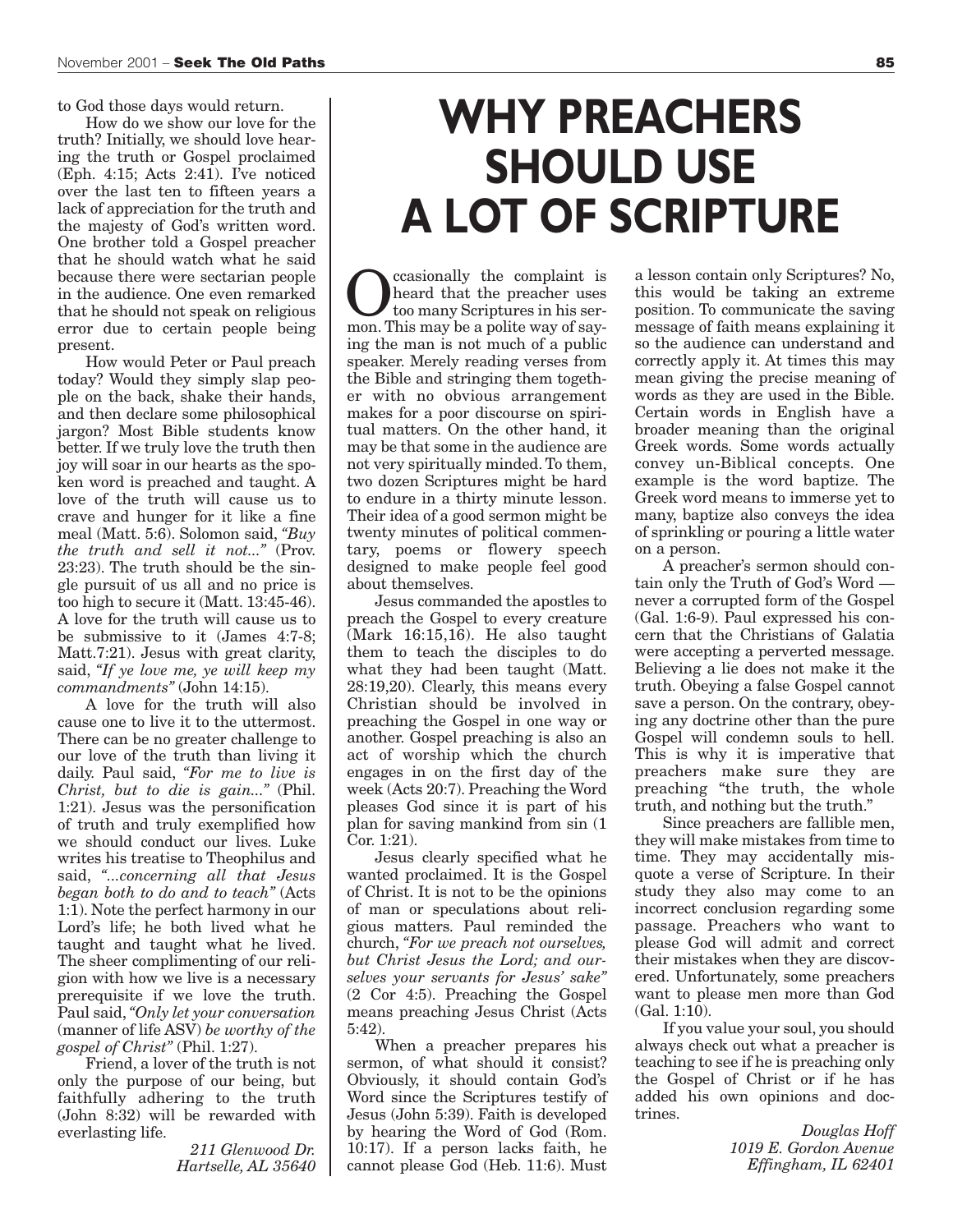### **WOULD YOU BAPTIZE A COUPLE THAT IS IN AN UNSCRIPTURAL MARRIAGE?**  *Mark Bass*

preacher friend asked me whether I would baptize a couple who were in an unscriptural marriage. With no hesitation, I told him that I could not do it in good conscience (he was in full agreement). When he asked me why, I gave the following reasons.

First of all, the Bible makes it clear that baptism must be preceded by repentance (without repentance

### **CONTRIBUTIONS**

| Frankie Lou Bailey\$20              |  |
|-------------------------------------|--|
|                                     |  |
| Danny & Jessica Rushing \$25        |  |
|                                     |  |
| Danville Church of Christ,          |  |
|                                     |  |
| East Corinth Church of Christ       |  |
| (memorial for George Stimpson).\$50 |  |
| Wards Chapel church of Christ,      |  |
| Manchester, TN \$25                 |  |
| Richard & Peggy Arnold\$20          |  |
|                                     |  |
|                                     |  |
|                                     |  |
|                                     |  |
| N. East St. Church of Christ,       |  |
|                                     |  |
| M/M Bobby Diggs\$25                 |  |
| Chuck & Nancy Verkist\$25           |  |
|                                     |  |
|                                     |  |
|                                     |  |
|                                     |  |
|                                     |  |
|                                     |  |
|                                     |  |
|                                     |  |
| <b>Booklet Maker</b>                |  |
| Charles Dinkins\$25                 |  |
| Ronald H. Allen \$30                |  |
|                                     |  |
| Beginning Balance\$1,964.55         |  |
| Credits                             |  |
| Contributions\$1,672.00             |  |
| Booklet Maker\$55.00                |  |
| Debits                              |  |
| Booklet Maker\$355.00               |  |
| Postage\$1,075.42                   |  |
|                                     |  |
| Ending Balance\$1,345.85            |  |
|                                     |  |
| Bookletmaker\$13,500.00             |  |
| Contributed \$6,715.86              |  |
|                                     |  |
|                                     |  |

we cannot be saved, Luke 13:3; Acts 17:30,31). Repentance is a change of mind (godly sorrow) that leads to a change of mind and life. Biblical repentance demands that one give up any and all sinful practices and/or relationships.

One who will not repent is not ready to be baptized. He needs more teaching. I have listed several reasons below for this conviction. To date, no one has refuted the logic or the Scripturalness of this position.

1. I would not baptize a couple in an adulterous marriage for the same reason I would not baptize a homosexual couple who refused to give up their sinful lifestyle. If they are not willing to change their lives, they have not repented and are not Scriptural candidates for baptism.

2. I would not baptize a couple in an adulterous marriage for the same reason I would not baptize a man who was living with two wives. As long as he remains in that polygamous relationship, he is living in sin and baptism will do him no good. Clearly, he is not a Scriptural candidate for baptism.

3. I would not baptize a couple in an adulterous marriage for the same reason I would not baptize a woman who worked as a prostitute and was unwilling to change her occupation. Obviously, she was not penitent and not a Scriptural candidate for baptism.

4. I would not baptize a couple in an adulterous marriage for the same reason I would not baptize a man who ran a bar or tavern. In view of plain Bible teachings, one cannot sell liquor and be pleasing to God. One who is truly penitent would give up such a business. One who refuses is not a Scriptural candidate for baptism.

Some have said that I am making adultery the unpardonable sin; but I would beg to disagree. One who is Scripturally immersed is forgiven of all sins, including adultery (Acts 2:38; 22:16). But when they continue their sinful activities (whether it be

lying, stealing, cheating, drinking or adultery), they are separated from God and need to repent (Acts 8:22; I John 1:9) lest they be lost. So the man or woman in an unscriptural marriage can be forgiven, but they cannot remain in that unscriptural union and be pleasing to God.

There are two great problems with the idea that some have of "Let's baptize them and maybe they will learn the truth and repent later." First, it gives them the idea that they are right in the sight of God and saved. Second, what kind of message are we sending to other members of the congregation (especially our young people and new converts) when they see someone taken in as a faithful member and used in a public way who is known to be living in adultery? If that is not bidding "God speed to error" (2 John 10,11), I don't know what it would take to do so!

Occasionally, someone will argue that "brother so-and-so" (well-known and respected preacher) said he would baptize them regardless of their marital situation. That might be the case, but what does it prove? Since when do we prove what is right or wrong by appealing to a man or group of men? Even if a majority of preachers agreed with this unscriptural position, that still would not make it right. God's Word (i.e., New Testament) is our only source of authority for determining right from wrong (Col. 3:17).

Yes, baptism is important and essential, but let's not be guilty of baptizing those who are not ready, just for the sake of baptizing or increasing our numbers. [*Banner of Truth*, 6-3-01]

**EDITOR'S NOTE:** In an e-mail letter to me, brother Bass made this plain statement regarding what he said in the above article about not baptizing those who are in an unscriptural marriage: "I was referring to cases where they want to be baptized, but make it clear that they have no intention of getting out of their unscriptural marriage.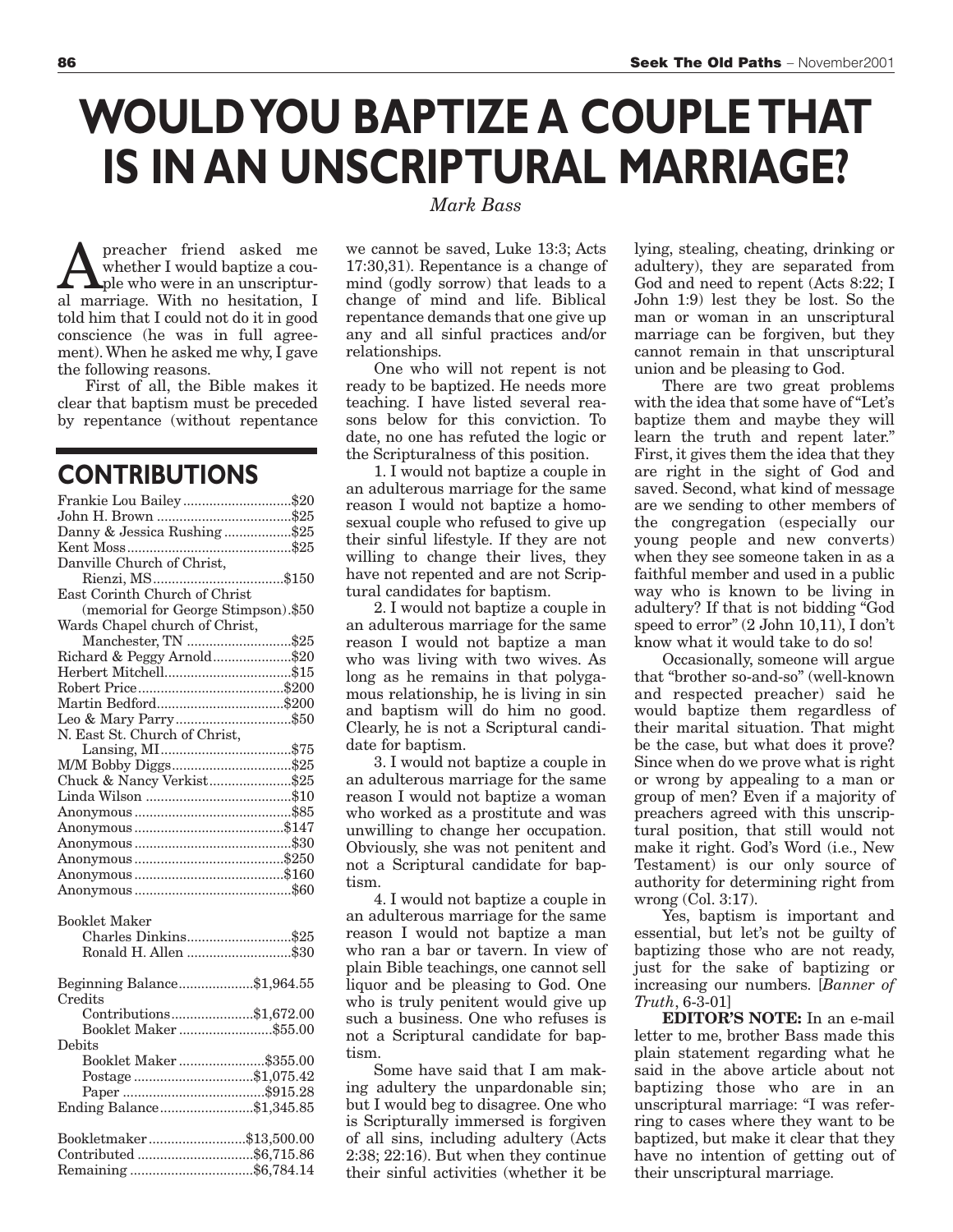### **JEHOSHAPHAT'S DEPARTURE FROM GOD**

*Marvin L. Weir*

*In the beginning, Jehoshaphat did not let the sins of others become a stumbling-block to him. He knew that God is the perfect example, and he chose to follow God. God was with him, as He will be with all who determine to walk with Him.*

**M** any today teach that if one is<br>so as to be lost. But the Bible<br>contains warning after warning ever saved he can never sin contains warning after warning against apostasy! Why warn people of sin that cannot be committed?

The writer to the Hebrews warned, *"Take heed, brethren, lest haply there shall be in any one of you an evil heart of unbelief, in falling away from the living God: but exhort one another day by day, so long as it is called To-day; lest any one of you be hardened by the deceitfulness of sin"* (Heb. 3:12-13). To the Galatian brethren Paul said, *"Ye were running well; who hindered you that ye should not obey the truth"* (Gal. 5:7)?

We can learn much from the life of Jehoshaphat. He has a great beginning, but his bright morning soon became clouded with the dark sorrows of failure. Let us see both the good and bad in the character of Jehoshaphat.

**We see him highly honored.** *"And Jehovah was with Jehoshaphat, because he walked in the first ways of his father David, and sought not unto the Baalim"* (2 Chron. 17:3). If one chooses to walk with God, his success is guaranteed. In the beginning, Jehoshaphat did not let the sins of others become a stumbling-block to him. He knew that God is the perfect example, and he chose to follow God. God was with him, as He will be with all who determine to walk with Him.

**We see him greatly encouraged.** *"And his heart was lifted up in the ways of Jehovah: and furthermore he took away the high places and the Asherim out of Judah"* (2 Chron. 17:6). Jehoshaphat guarded against his heart becoming consumed with pride at the beginning of his reign. He evidently realized that *"pride* *goeth before destruction, And a haughty spirit before a fall"* (Prov. 16:18). When the devil can use pride to lift up one's heart, it is lifted from the ways of the Lord into the way that will bring defeat and death.

God gives no encouragement to one who chooses to live a manner of life that is in opposition to His will. Only when we choose God's Holy Word to be a *"lamp unto our feet and a light unto our path"* (Psa. 119:105) can we expect His blessings.

**We see him unequally yoked.** *"Now Jehoshaphat had riches and honor in abundance; and he joined affinity with Ahab"* (2 Chron. 18:1). It was the Savior who said, *"It is hard for a rich man to enter into the kingdom of heaven"* (Matt. 19:23). More often than not, Satan uses affluence as his tool to hinder man's loyalty to God. It is true that the *"love of money is a root of all kinds of evil"* (1 Tim. 6:10). We must control our riches and not allow our riches to control us.

The Bible also reminds us to *"Be not deceived: Evil companionships corrupt good morals"* (1 Cor. 15:33). Ahab was a well-known enemy of God. Why would a righteous person desire to associate with one of Ahab's reputation? We read that *"Ahab did more to provoke Jehovah, the God of Israel to anger than all the kings of Israel that were before him"* (1 Kings 16:33). A tremendous lesson is now taught. When one chooses to form a **friendship** with a worldly person he will soon be in **fellowship** with his worldly ways!

"And after certain years he went down to Ahab to Samaria" (2 Chron. 18:2). The ungodly Ahabs of today are always ready to have the servants of God come down to their level. Nehemiah resisted the temptation to

visit with Tobiah and Sanballat. Nehemiah's answer should be our answer: *"I am doing a great work, so that I cannot come down: why should the work cease, whilst I leave it, and come down to you"* (Neh. 6:3)? Why should a faithful child of God willingly depart from the highway of holiness to travel the path of ungodliness?

Christians must not be unequally yoked with unbelievers. Light does not mix with darkness. Darkness may need the light, but light can have **no** fellowship with darkness (cf. 2 Cor. 6:14-18).

**We see Jehoshaphat completely surrendered.** No, he did not surrender to God, but to the unprincipled Ahab. *"And Ahab king of Israel said unto Jehoshaphat king of Judah, Wilt thou go with me to Ramoth-gilead? And he answered him, I am as thou art, and my people as thy people; and we will be with thee in the war"* (2 Chron. 18:3). When will we learn that **compromise** is a killer? The moment Jehoshaphat promised to help Ahab he was worthless to the cause of God! One does not fraternize with the enemy and come out unscathed.

The Lord warns, "He t*hat is not with me is against me…"* (Matt. 12:30). We must always be the bondservant of Christ while refusing to be a sinful slave of men.

Good beginnings are important. A good ending, however, is essential if heaven is to be our home. May we as Paul, *"press on toward the goal unto the prize of the high calling of God in Christ Jesus"* (Phil. 3:14).

> *5810 Liberty Grove Rd. Rowlett, TX 75089*